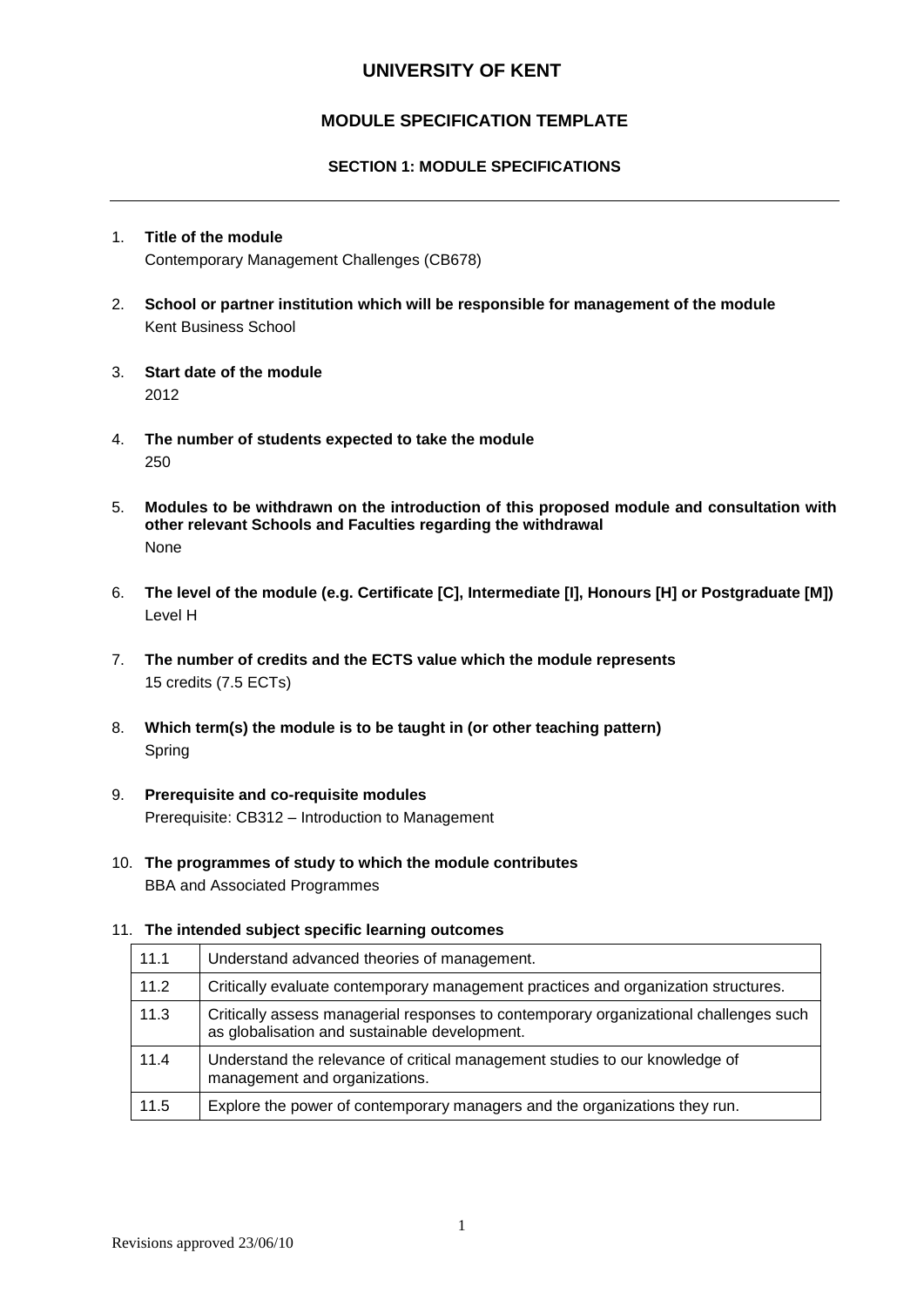#### 12. **The intended generic learning outcomes**

| 12.1 | The module will facilitate the development of students' critical abilities to assess and<br>evaluate the impact of contemporary phenomena such as globalization or environmental<br>concerns on management and organizations. |  |  |  |
|------|-------------------------------------------------------------------------------------------------------------------------------------------------------------------------------------------------------------------------------|--|--|--|
| 12.2 | The analytical skills of students will be developed by connecting advanced theories of<br>management to contemporary management situations and concerns throughout the<br>module.                                             |  |  |  |
| 12.3 | Students' oral communication skills will be developed and enhanced.                                                                                                                                                           |  |  |  |
| 12.4 | Students' ability to write coherently and critically will be developed and enhanced.                                                                                                                                          |  |  |  |
| 12.5 | The ability to draw on social science concepts and theories and to articulate complex<br>arguments will be developed and enhanced.                                                                                            |  |  |  |
| 12.6 | Operate and communicate effectively within a group working on a complex issue and<br>contribute to group decision-making.                                                                                                     |  |  |  |

## 13. **A synopsis of the curriculum**

This module will explore more advanced management and organizational theory to facilitate students' examination of contemporary management challenges. As well as considering these challenges from a mainstream managerial perspective, the module will also draw on the perspective of critical management studies as a means of providing an alternative viewpoint on contemporary management issues. Indicative topic areas may include:

- Globalization and anti-globalization
- The character of ownership foreign versus national ownership
- Social and environmental sustainability
- Corporate social responsibility and corporate criminality
- Corporate governance
- Organizational misbehaviour and resistance
- Organizational identity and identity work
- Masculinisation and Feminisation of Management
- New forms of work such as emotional labour and aesthetic labour
- New organizational forms

## 14. **Indicative Reading List**

 **Grey, C. 2009:** *A Very Short, Fairly Interesting and Reasonably Cheap Book about Studying Organizations, Second Edition.* London: Sage.

Other useful background texts (these are the latest editions available - copies in the library, and references to them, may relate to earlier editions) include:

- Casey, C. 1995: *Work, Self and Society: After Industrialism.* London: Routledge
- Cunliffe, A.L 2009: *A Very Short, Fairly Interesting and Reasonably Cheap Book about Management.* London: Sage.
- Knights, D. & Willmott, H. (eds.) 2007: *Introducing Organizational Behaviour and Management.* London: Thomson Learning
- 15. **Learning and Teaching Methods, including the nature and number of contact hours and the total study hours which will be expected of students, and how these relate to achievement of the intended module learning outcomes**: